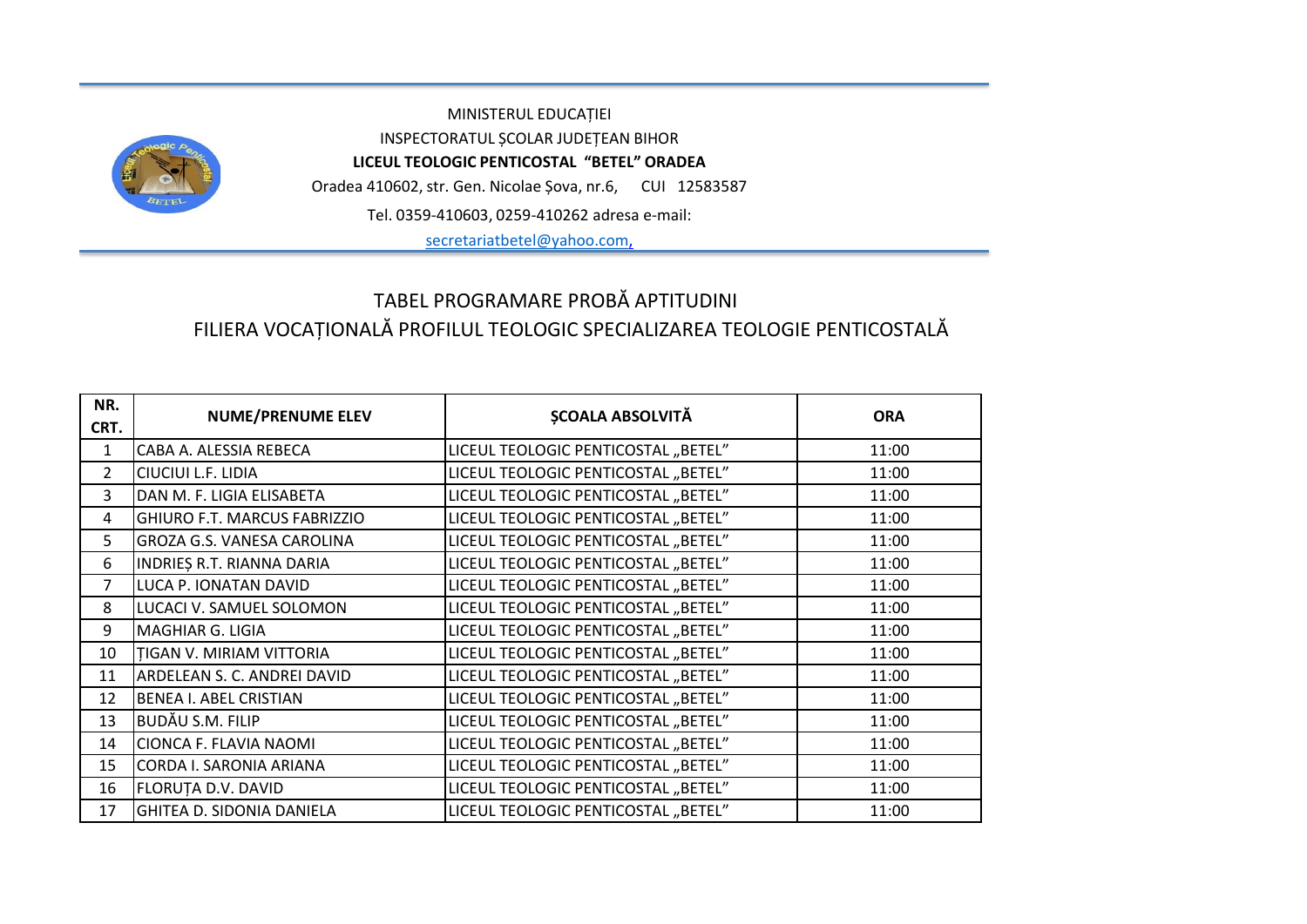| NR.<br>CRT. | <b>NUME/PRENUME ELEV</b>        | <b>ȘCOALA ABSOLVITĂ</b>             | <b>ORA</b> |
|-------------|---------------------------------|-------------------------------------|------------|
| 18          | HOTOPAN A.D. RAISA DANIELA      | LICEUL TEOLOGIC PENTICOSTAL "BETEL" | 11:00      |
| 19          | MĂRIAN S.C. MATEAS ANGELO       | LICEUL TEOLOGIC PENTICOSTAL "BETEL" | 11:00      |
| 20          | MILIAN D.V. LUCA EMANUEL        | LICEUL TEOLOGIC PENTICOSTAL "BETEL" | 11:00      |
| 21          | PINTEAN M. SAMUEL MARCEL        | LICEUL TEOLOGIC PENTICOSTAL "BETEL" | 11:00      |
| 22          | SĂLĂGEAN M. GABRIEL FLORIN      | LICEUL TEOLOGIC PENTICOSTAL "BETEL" | 11:00      |
| 23          | SUPLĂCAN P.S. DORA ANDREEA      | LICEUL TEOLOGIC PENTICOSTAL "BETEL" | 11:00      |
| 24          | TRIP N. EMANUEL DANIEL          | LICEUL TEOLOGIC PENTICOSTAL "BETEL" | 11:00      |
| 25          | <b>RAT D. TIMOTEI</b>           | LICEUL TEOLOGIC PENTICOSTAL "BETEL" | 11:00      |
| 26          | CHIRILA D.C. TIMEEA             | LICEUL TEOLOGIC PENTICOSTAL "BETEL" | 11:00      |
| 27          | DRUGACI R.DENISA-ROMINA         | LICEUL TEOLOGIC PENTICOSTAL "BETEL" | 11:00      |
| 28          | FERICIAN D. ŞERBAN-NICHOLAS     | LICEUL TEOLOGIC PENTICOSTAL "BETEL" | 11:00      |
| 29          | <b>GALEA G. MARIO-GEORGE</b>    | LICEUL TEOLOGIC PENTICOSTAL "BETEL" | 11:00      |
| 30          | LUPAȘ F.E. SALOMEA-SIDONIA      | LICEUL TEOLOGIC PENTICOSTAL "BETEL" | 11:00      |
| 31          | OBADĂ C. ANDREEA CLAUDIA        | LICEUL TEOLOGIC PENTICOSTAL "BETEL" | 11:00      |
| 32          | PAȘCA I. LEONEL                 | LICEUL TEOLOGIC PENTICOSTAL "BETEL" | 11:00      |
| 33          | POP V. DAVID VICTOR             | LICEUL TEOLOGIC PENTICOSTAL "BETEL" | 11:00      |
| 34          | RADA F. DAVID                   | LICEUL TEOLOGIC PENTICOSTAL "BETEL" | 11:00      |
| 35          | <b>SACACIU S. PAVEL</b>         | LICEUL TEOLOGIC PENTICOSTAL "BETEL" | 11:00      |
| 36          | <b>SACACIU S. SAMUEL</b>        | LICEUL TEOLOGIC PENTICOSTAL "BETEL" | 11:00      |
| 37          | SOMOGYI E.O. BOGDAN RARES       | LICEUL TEOLOGIC PENTICOSTAL "BETEL" | 11:00      |
| 38          | APOLZAN D.O. LUCA               | LICEUL TEOLOGIC PENTICOSTAL "BETEL" | 11:00      |
| 39          | <b>BOGDAN D. MELITA DANIELA</b> | LICEUL TEOLOGIC PENTICOSTAL "BETEL" | 11:00      |
| 40          | DUME V. D. DAVID ELIAS          | LICEUL TEOLOGIC PENTICOSTAL "BETEL" | 11:00      |
| 41          | NEGRUT V.O. PAUL                | LICEUL TEOLOGIC PENTICOSTAL "BETEL" | 12:00      |
| 42          | PAUL T.M. BOGDAN ONISIM         | LICEUL TEOLOGIC PENTICOSTAL "BETEL" | 12:00      |
| 43          | <b>BARA D. MATEO</b>            | LICEUL TEOLOGIC PENTICOSTAL "BETEL" | 12:00      |
| 44          | CIOARĂ F. VANESSA ADINA         | LICEUL TEOLOGIC PENTICOSTAL "BETEL" | 12:00      |
| 45          | GIARCA C.A. ALESIA CRISTIANA    | LICEUL TEOLOGIC PENTICOSTAL "BETEL" | 12:00      |
| 46          | MAGHIAR F. DAVID FLORIN PAVEL   | LICEUL TEOLOGIC PENTICOSTAL "BETEL" | 12:00      |
| 47          | MOȘ D.G. CRISTIAN PETRU         | LICEUL TEOLOGIC PENTICOSTAL "BETEL" | 12:00      |
| 48          | NEGRUT C. M. ANDREI             | LICEUL TEOLOGIC PENTICOSTAL "BETEL" | 12:00      |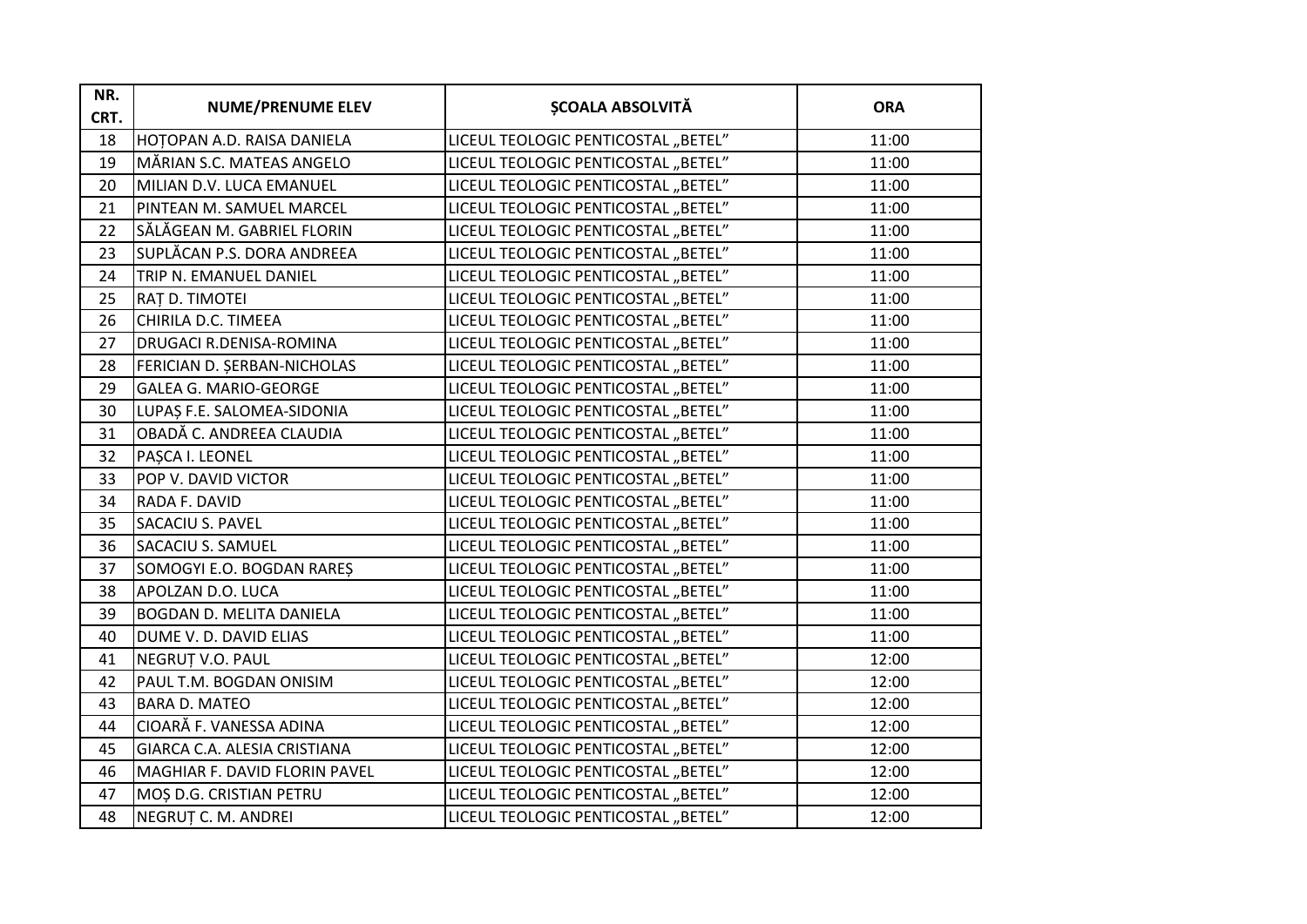| NR.<br>CRT. | <b>NUME/PRENUME ELEV</b>        | <b>SCOALA ABSOLVITĂ</b>               | <b>ORA</b> |
|-------------|---------------------------------|---------------------------------------|------------|
| 49          | NUȚ I. ȘTEFANIA                 | LICEUL TEOLOGIC PENTICOSTAL "BETEL"   | 12:00      |
| 50          | PETRUȘ F.C. LUCA                | LICEUL TEOLOGIC PENTICOSTAL "BETEL"   | 12:00      |
| 51          | POPA D. ELISEI                  | LICEUL TEOLOGIC PENTICOSTAL "BETEL"   | 12:00      |
| 52          | <b>RUSU O.S. BEATRICE MARIA</b> | LICEUL TEOLOGIC PENTICOSTAL "BETEL"   | 12:00      |
| 53          | SANDRÓ D.D MARIO DANIEL         | LICEUL TEOLOGIC PENTICOSTAL "BETEL"   | 12:00      |
| 54          | SCRIMINȚI M.F. ALESSIA ANDREEA  | LICEUL TEOLOGIC PENTICOSTAL "BETEL"   | 12:00      |
| 55          | SORHENT A.S. TANIA              | LICEUL TEOLOGIC PENTICOSTAL "BETEL"   | 12:00      |
| 56          | BERCEANU R.A. ALEXANDRA-MARIA   | LICEUL TEOLOGIC PENTICOSTAL "BETEL"   | 12:00      |
| 57          | <b>BOCHIȘ G.E. IULIA</b>        | LICEUL TEOLOGIC PENTICOSTAL "BETEL"   | 12:00      |
| 58          | <b>BOCHIȘ I.TEODORA IULIA</b>   | LICEUL TEOLOGIC PENTICOSTAL "BETEL"   | 12:00      |
| 59          | <b>BURDAS I.V. DAVID-ANDREI</b> | LICEUL TEOLOGIC PENTICOSTAL "BETEL"   | 12:00      |
| 60          | FRĂȚILĂ I.A. CARLA MARIA        | LICEUL TEOLOGIC BAPTIST "EMANUEL"     | 13:00      |
| 61          | COSTINIUC P. ALESIA PAULA       | LICEUL TEOLOGIC BAPTIST "EMANUEL"     | 13:00      |
| 62          | PONTOȘ L.E. EUNICE DIANA        | SCOALA GIMNAZIALĂ NR. 1 BRUSTURI      | 13:00      |
| 63          | <b>GORDAN A. ANDREI FLORIN</b>  | <b>SCOALA GIMNAZIALĂ NR. 16</b>       | 13:00      |
| 64          | DOROGHI M.I. ESTERA MIHAELA     | ȘCOALA GIMNAZIALĂ "AUREL POP"OȘORHEI  | 13:00      |
| 65          | MOISA A.A. DARIUS MARIAN        | SCOALA GIMNAZIALĂ NR.1 CEICA          | 13:00      |
| 66          | MATIAȘ C. RAUL ALEJANDRO        | <b>ȘCOALA GIMNAZIALĂ NR.1 CEICA</b>   | 13:00      |
| 67          | OLTEAN D. RUBEN                 | ȘCOALA GIMNAZIALĂ "AUREL POP"OȘORHEI  | 13:00      |
| 68          | PUGNA P.I. ELIZA                | ȘCOALA GIMNAZIALĂ NR. 11 "ION BOGDAN" | 13:00      |
| 69          | <b>GALEA C.P. NAOMI</b>         | LICEUL TEOLOGIC BAPTIST "EMANUEL"     | 13:00      |
| 70          | <b>GALEA C.P. LOIS</b>          | LICEUL TEOLOGIC BAPTIST "EMANUEL"     | 13:00      |
| 71          | GAVRIȘ D. MIRIAM                | ȘCOALA GIMNAZIALĂ "AUREL POP"OȘORHEI  | 13:00      |
| 72          | <b>GANGOS L. DARIUS</b>         | <b>SCOALA GIMNAZIALĂ NR. 11</b>       | 13:00      |
| 73          | UNGUR D. I. ANDREEA MONICA      | LICEUL TEOLOGIC BAPTIST "EMANUEL"     | 13:00      |
| 74          | CORB F. TITUS HORAȚIU           | LICEUL TEOLOGIC BAPTIST "EMANUEL"     | 13:00      |
| 75          | <b>CORB F. SARA MARIA</b>       | LICEUL TEOLOGIC BAPTIST "EMANUEL"     | 13:00      |
| 76          | GAIDOȘ M. C. LUCA GABRIEL       | <b>SCOALA GIMNAZIALĂ NR. 16</b>       | 13:00      |
| 77          | LUNCAN T. NAOMI EMANUELA        | LICEUL TEOLOGIC BAPTIST "EMANUEL"     | 13:00      |
| 78          | NEGRĂU P.M. CRISTINA            | ȘCOALA GIMNAZIALĂ "OLTEA DOAMNA"      | 13:00      |
| 79          | HEREDEA S. BEATRICE PAULA       | LICEUL TEOLOGIC BAPTIST "EMANUEL"     | 13:00      |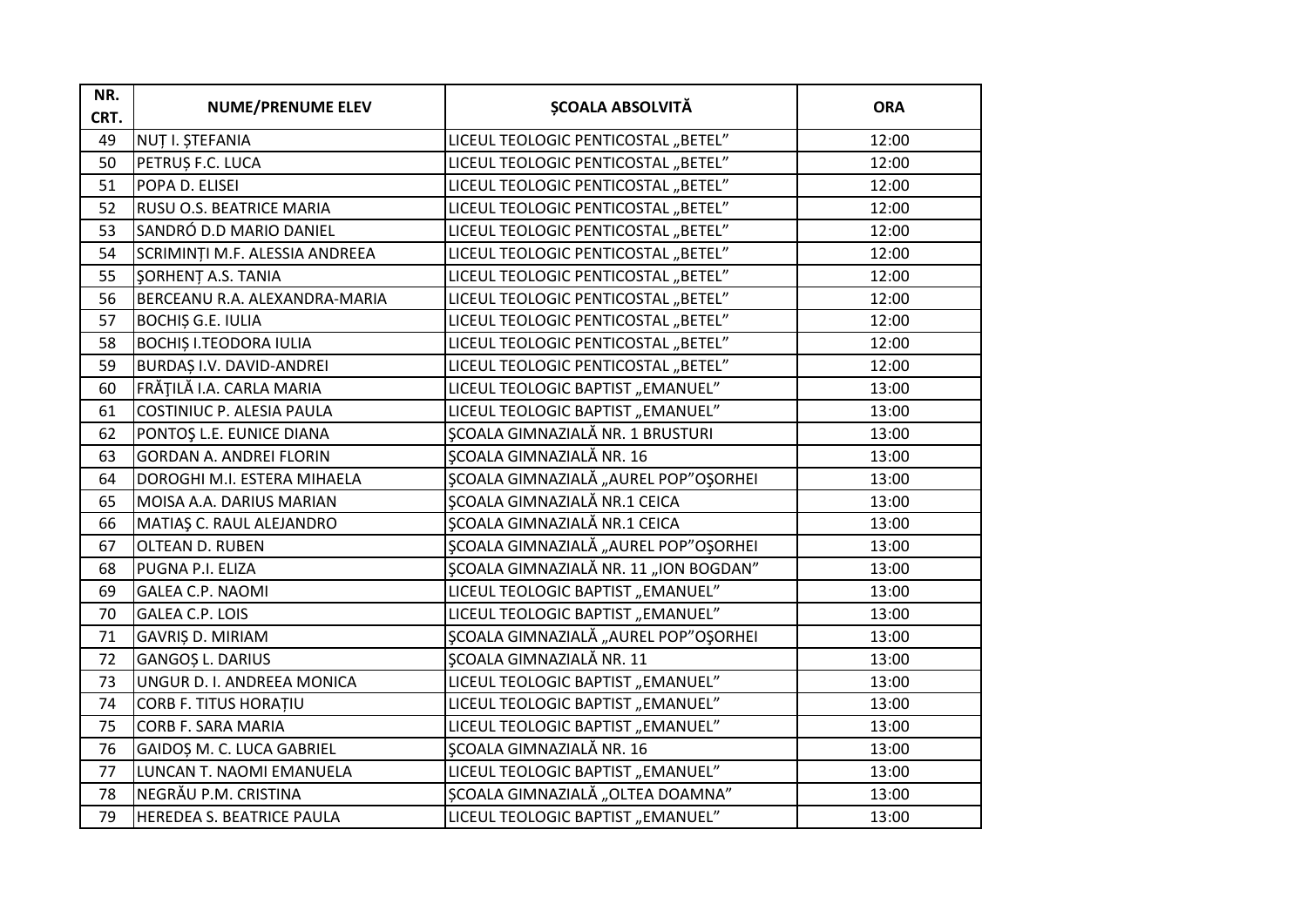| NR.<br>CRT. | <b>NUME/PRENUME ELEV</b>       | <b>ȘCOALA ABSOLVITĂ</b>                  | <b>ORA</b> |
|-------------|--------------------------------|------------------------------------------|------------|
| 80          | HEREDEA D. MARTA FLORINA       | ȘCOALA GIMANZIALĂ NR. 1 LĂZĂRENI         | 13:00      |
| 81          | HEREDEA D. MARIA CARMEN        | SCOALA GIMNAZIALĂ NR. 1 LĂZĂRENI         | 13:00      |
| 82          | MATIȘ A.P. FILIP ADRIAN        | ȘCOALA GIMNAZIALĂ "DACIA"                | 13:00      |
| 83          | SĂCARA B. BOGDAN SEBASTIAN     | ȘCOALA GIMNAZIALĂ "AVRAM IANCU"          | 13:00      |
| 84          | SĂCARA L. SERAFIM EUSEBIU      | SCOALA GIMNAZIALĂ NR. 1 TILEAGD          | 13:00      |
| 85          | MOCAN V.C. EDUARD CĂTĂLIN      | LICEUL TEOLOGIC BAPTIST "EMANUEL"        | 13:00      |
| 86          | CIONCA O.I. ELISA              | LICEUL TEOLOGIC BAPTIST "EMANUEL"        | 13:00      |
| 87          | GLITIA E.I. BIANCA ALEXANDRA   | LICEUL TEOLOGIC BAPTIST "EMANUEL"        | 14:00      |
| 88          | MAGHIAR L. D. AŞER CORNELIU    | ȘCOALA GIMNAZIALĂ "AUREL POP" OȘORHEI    | 14:00      |
| 89          | DEMIAN F.M. DENIS IONUT NARCIS | ȘCOALA GIMNAZIALĂ NR. 16                 | 14:00      |
| 90          | CIOLOȘ D. ANTONIA MARIA        | SCOALA GIMNAZIALĂ NR. 1 CEICA            | 14:00      |
| 91          | COPOS-DUMEA M. DARINA MELISA   | ȘCOALA GIMNAZIALĂ "OLTEA DOAMNA"         | 14:00      |
| 92          | POPA L. FINEAS LUCIAN          | ȘCOALA GIMNAZIALĂ NR.11 "ION BOGDAN"     | 14:00      |
| 93          | HEREDEA D. GABRIAN ALIN        | ȘCOALA GIMNAZIALĂ "AUREL POP" OȘORHEI    | 14:00      |
| 94          | CHIȘ I.F. NORIS FINEAS         | LICEUL TEOLOGIC BAPTIST "EMANUEL"        | 14:00      |
| 95          | SIPOȘ I.S. RUBEN SORIN         | SCOALA GIMANAZIALĂ NR.1 HIDIȘELUL DE SUS | 14:00      |
| 96          | ILISIE F.N. IANIS RAUL         | LICEUL TEOLOGIC BAPTIST "EMANUEL"        | 14:00      |
| 97          | MIHUT G.G. DENISA ADRIANA      | LICEUL TEOLOGIC BAPTIST "EMANUEL"        | 14:00      |
| 98          | <b>CUC T. ALISIA TEODORA</b>   | ȘCOALA GIMNAZIALĂ NR. 1 HIDIȘELUL DE SUS | 14:00      |
| 99          | <b>BULIGA D. DAVID</b>         | ȘCOALA GIMNAZIALĂ "AUREL POP" OȘORHEI    | 14:00      |
| 100         | OLARIU M.T. ȘTEFANIA PAULA     | ȘCOALA GIMNAZIALĂ NR. 1 HIDIȘELUL DE SUS | 14:00      |
| 101         | SCHIOPU V. FLAVIA RUT          | LICEUL TEOLOGIC BAPTIST "EMANUEL"        | 14:00      |
| 102         | SCHIOPU V. ALEXIA EMANUELA     | LICEUL TEOLOGIC BAPTIST "EMANUEL"        | 14:00      |
| 103         | COVACIU D. FLORENTINA          | SCOALA GIMNAZIALĂ NR. 1 LĂZĂRENI         | 14:00      |
| 104         | MOLDOVAN D.T. DAMARIS TABITA   | SCOALA GIMNAZIALĂ NR. 1 MIHAI BRAVU      | 14:00      |
| 105         | <b>SUR M. NAOMI REBECA</b>     | ȘCOALA GIMNAZIALĂ TĂȘNAD                 | 14:00      |
| 106         | PĂTCAȘ S. TIMOTEI              | ȘCOALA GIMNAZIALĂ "AUREL POP" OȘORHEI    | 14:00      |
| 107         | MUT F. LINETTE VICTORIA        | LICEUL TEOLOGIC BAPTIST "EMANUEL"        | 14:00      |
| 108         | CABA Ș. ȘTEFAN NATHAN          | LICEUL TEOLOGIC BAPTIST "EMANUEL"        | 14:00      |
| 109         | CRĂCIUN I. TABITA LUIZA SEFORA | LICEUL TEOLOGIC BAPTIST "EMANUEL"        | 14:00      |
| 110         | COITA D. RIANNA DANIELA        | LICEUL TEOLOGIC BAPTIST "EMANUEL"        | 14:00      |